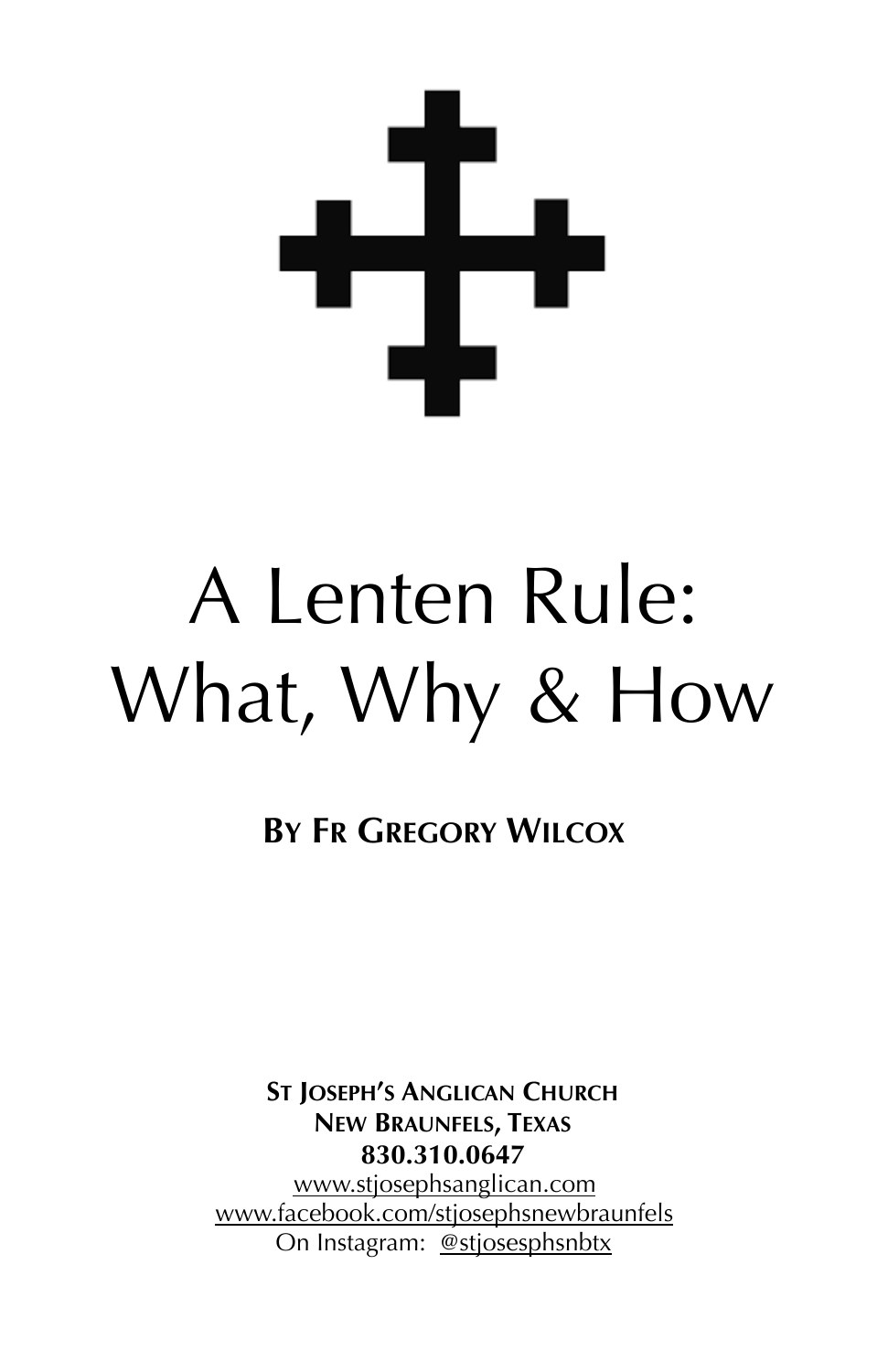## **A LENTEN RULE: WHAT, WHY AND HOW**

#### **WHAT IS A LENTEN RULE AND WHY BOTHER WITH IT?**

A lot of Christians get nervous about the notion of "rules" and Christianity. Rules are for Pharisees, not those who are free as Christ meant us to be free. This idea is widespread among Christians outside the Catholic tradition, and the caricature of a hidebound, rule-ridden Christianity is an easy target for the thoughtless.

But the Law the rigid Pharisees lived by pales in comparison to the New Law of the Gospel. Read the Sermon on the Mount (St Matthew, chapters 5-7). Those are rules of life so hard to keep many Christians treat them more like suggestions than marching orders, but marching orders for His Church is precisely what the Lord Jesus meant them to be. The Gospel doesn't call us to an easy life of religious leisure, but a struggle to "be perfect, even as your Father in Heaven is perfect." Those words of Christ are embedded in His Sermon on the Mount.

If we assume He meant what He said and His call to perfection is addressed to each of us personally, that call involves us in a struggle – not with each other, but with ourselves. That struggle requires discipline and training, and *that* is what Lent is for.

So for many centuries (about 15 or 16), Christians have kept Lenten disciplines as a way of becoming more faithful disciples of our Lord (notice that "disciple" and "discipline" have the same root; just a coincidence, you think?).

If we want our Lenten observances to produce results, it would be a good idea to know what we want the results to be. If I want to go to Portland from New Braunfels, I can just start driving one day and hope I find my way there, or I can buy a map and plan out a route. Since there are 14 cities in the United States named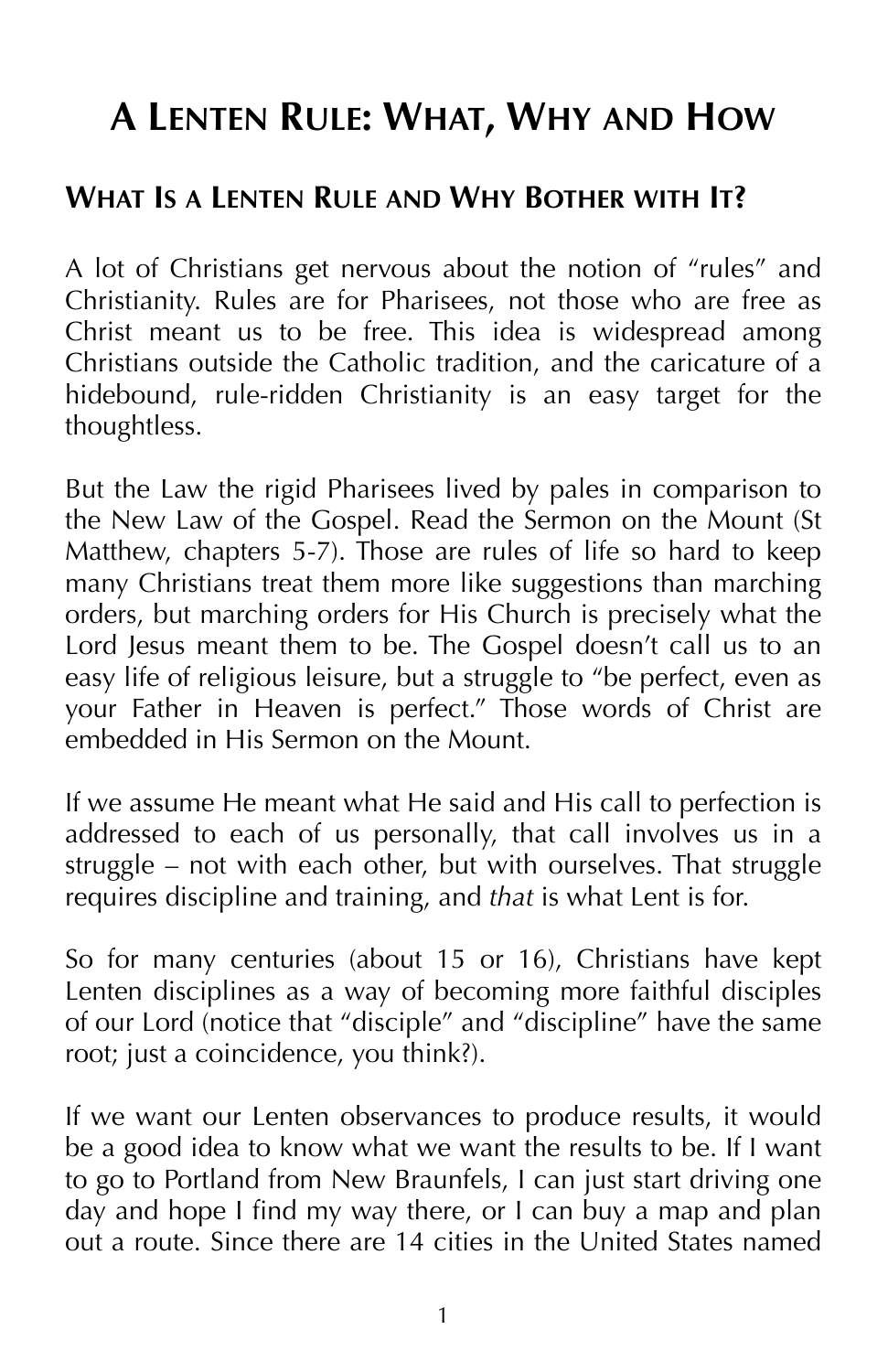Portland, it would be good to know, before I even buy a map, which Portland I want to visit!

Similarly, it's fair for us to ask some basic questions about Lent. If we're gonna bother to keep it, we need to ask ourselves why we're going to keep it. What do we want to get out of it?

I joined several professional writers I know for lunch recently. One of the people at the table talked about what she was giving up for Lent. Nice as this person is, she doesn't go to church, nor does she believe in a god that makes any particular demands on her about how she lives. It goes without saying that she has no Christian discipline in her life: she's not a believer, there's no reason she should. When she made the announcement, I kept my mouth shut, but another person at the table did question her as to why she'd be doing this if she wasn't a practicing Christian. She answered with a light shrug. "Just to do it. It's good to do stuff like that." You won't be shocked to hear she was giving up chocolate for the Great Fast. Thank God for the chocolate industry Lent is sandwiched between the chocolate hearts of Valentine's Day and the chocolate bunnies of Easter!

Whatever this woman is doing, she's not keeping Lent.

The Church's goal for directing her children to keep the Great Fast is simple and twofold: first, after the Forty Days, she would be sinning less than we were when it began; second, come the Feast of the Resurrection, she wants us to be closer to God than we were before we began the Fast.

That's it. Everything we do in Lent either moves us toward these goals (which are, you can see, really just two sides of a coin) or away from them. A Lenten Rule is our plan, our roadmap, to help us reach these goals – it's your practical plan of how you'll sin less and grow in grace.

We each of us – those who've had Lenten Rules since our youth and those who've never thought about a rule – need one to take us to Easter. Traditionally the components of a Lenten Rule are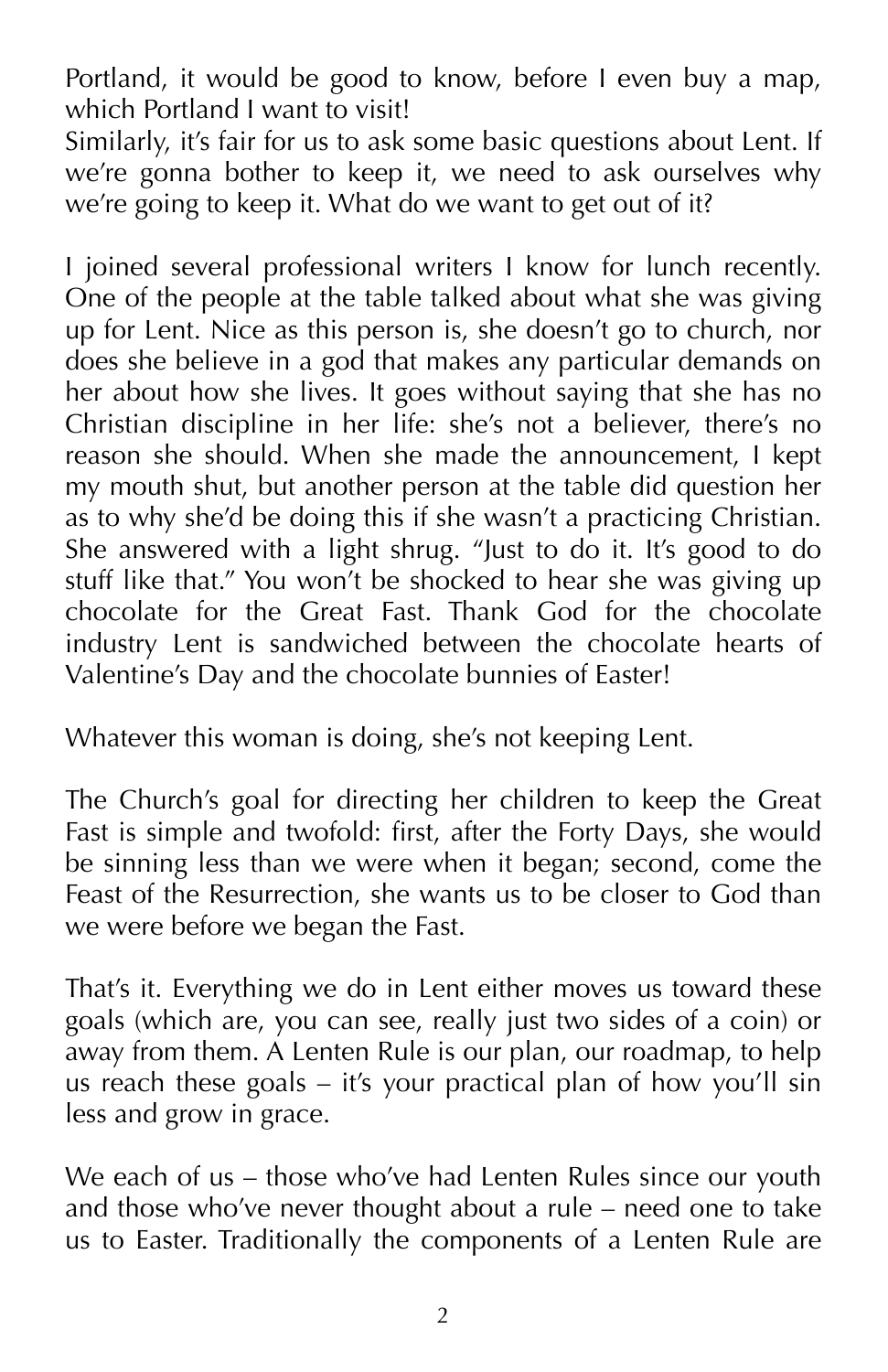prayer, fasting and almsgiving. As of Sexagesima Sunday, there are ten days between now and Ash Wednesday. Ten days, if you haven't drawn up a rule yet, to prepare one. If you have questions or comments, send me an email, buttonhole me after church, or call me for an appointment so we can sit down and talk about it. There are few things a priest does more important, few that give him greater joy, than wrasslin' alongside a soul who's struggling with sin and reaching for grace. That's what I'm doing, too.

#### **EMBRACING A LENTEN RULE**

Customarily, the Church has three disciplines she sets in front of us at Lent: prayer, fasting and almsgiving. These are our Lenten "tools," but they're meant to be used with discernment – a means to an end – taking us toward our goal. To pray is good, but to pray with a purpose is better. To fast for fasting's sake may help you lose weight, but in and of itself won't do you much spiritual good. To give away money for generosity's sake is praiseworthy, but to give with an end in mind and with the Gospel as a guide is to deepen your life with God. There are all sorts of variants of these disciplines, but just as a hammer isn't the best tool for every job, to benefit from our Lenten exercises we need to know what it is we intend to do with Lent.

Without regular Lenten disciplines, directed where you need to go, observance of the season might be good but not profound. An ancillary benefit of a disciplined keeping of Lent is that we become more aware of ways in which our observances may be heightened—we begin to "see" opportunities to give things up, set aside pleasures, even if only for the next few minutes or the coming hour or day. As these modest opportunities present themselves, take one up now and then. Remember, you aren't doing this to show how strong your will-power is, or what a champion faster you've become, but to offer something to God. This is a gift from you to Him, something you can do right now.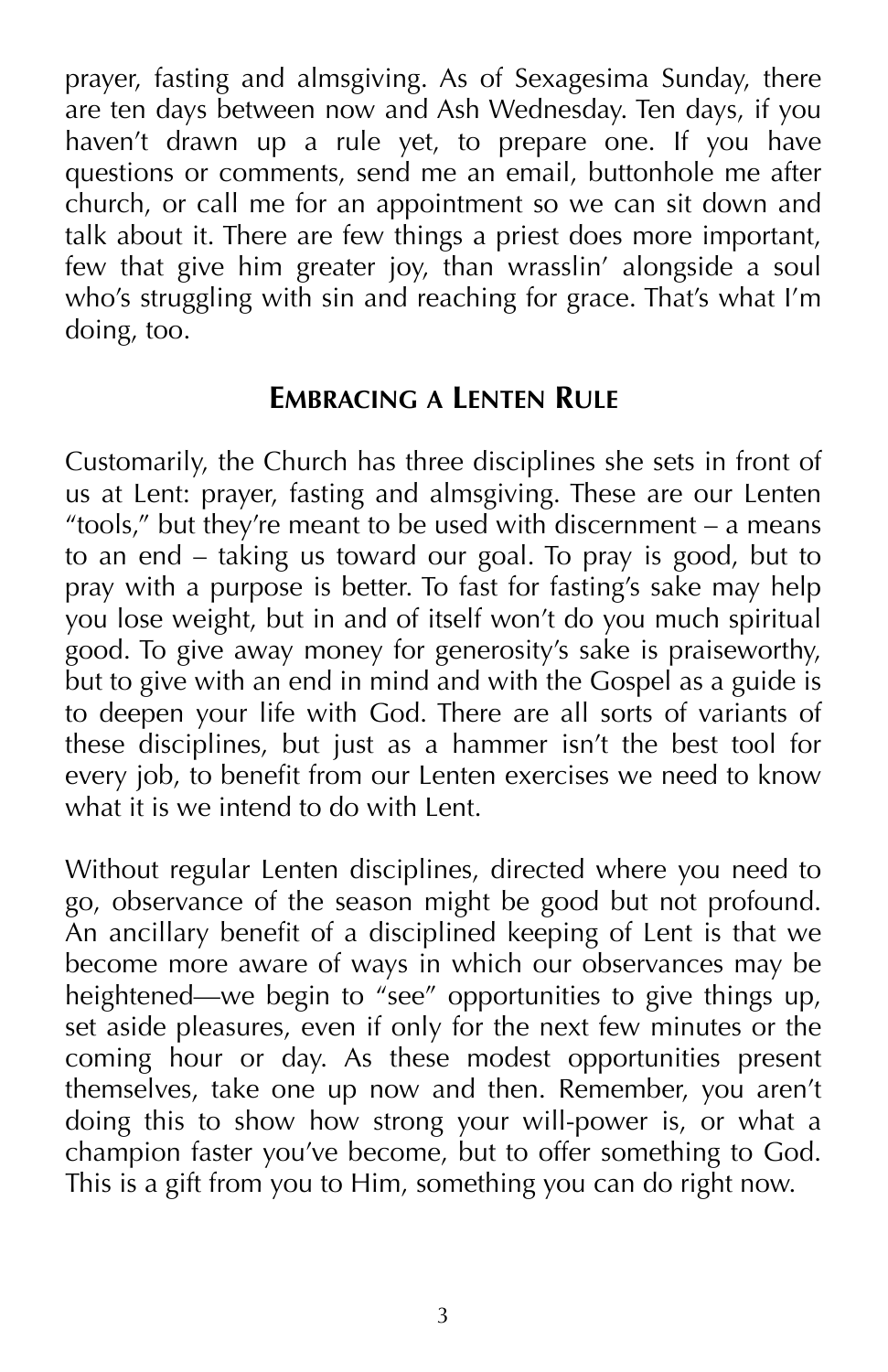Seek times of silence; become aware of and wrestle with one or two of your persistent faults. That takes self-knowledge, perseverance, honesty, humility and not a little courage – and this is exactly the task of conversion; Lent is an invitation to dethrone the distractions that keep our hearts either restless and empty or full of trash. While you're struggling with your own faults, do yourself – and the others in your life a favor – and take a break from pointing out (and perhaps relishing in) the faults of others.

Penitence—thinking about sin and reparation, temptation and discipline—is considered embarrassingly retrograde by the pervasive promoters of Christianity-lite. Lent is a time of liberating struggle, growth, of laying aside an immature and indulgent spiritual life for one of substance.

#### **A LENTEN RULE OF PRAYER**

Along with fasting and almsgiving, prayer is one of the traditional components of a Lenten rule. It's also one of the essential parts of the Christian's daily life. Certainly we pray during Lent but we pray every day (at least we should), so what does this Lenten emphasis on prayer mean?

The Church gives us prayers specially meant for Lent. The Book of Common Prayer has a special Collect to be said daily during the season, at every service of the Church. You can find it on page 124 (note the rubric beneath the Collect telling us to pray this "every day in Lent"). The Prayer Book provides special services for Lent, such as the Penitential Office. Most parishes have special services during the weekdays of Lent, as we do at St Joseph's. These services are part of *our parish Lenten rule*.

But the liturgical prayer of the Church is only a part of our prayers. In addition to Common Prayer, there is personal prayer, the words you speak to God in the quiet (and the turmoil) of your heart. As Common Prayer is essential to our life as members of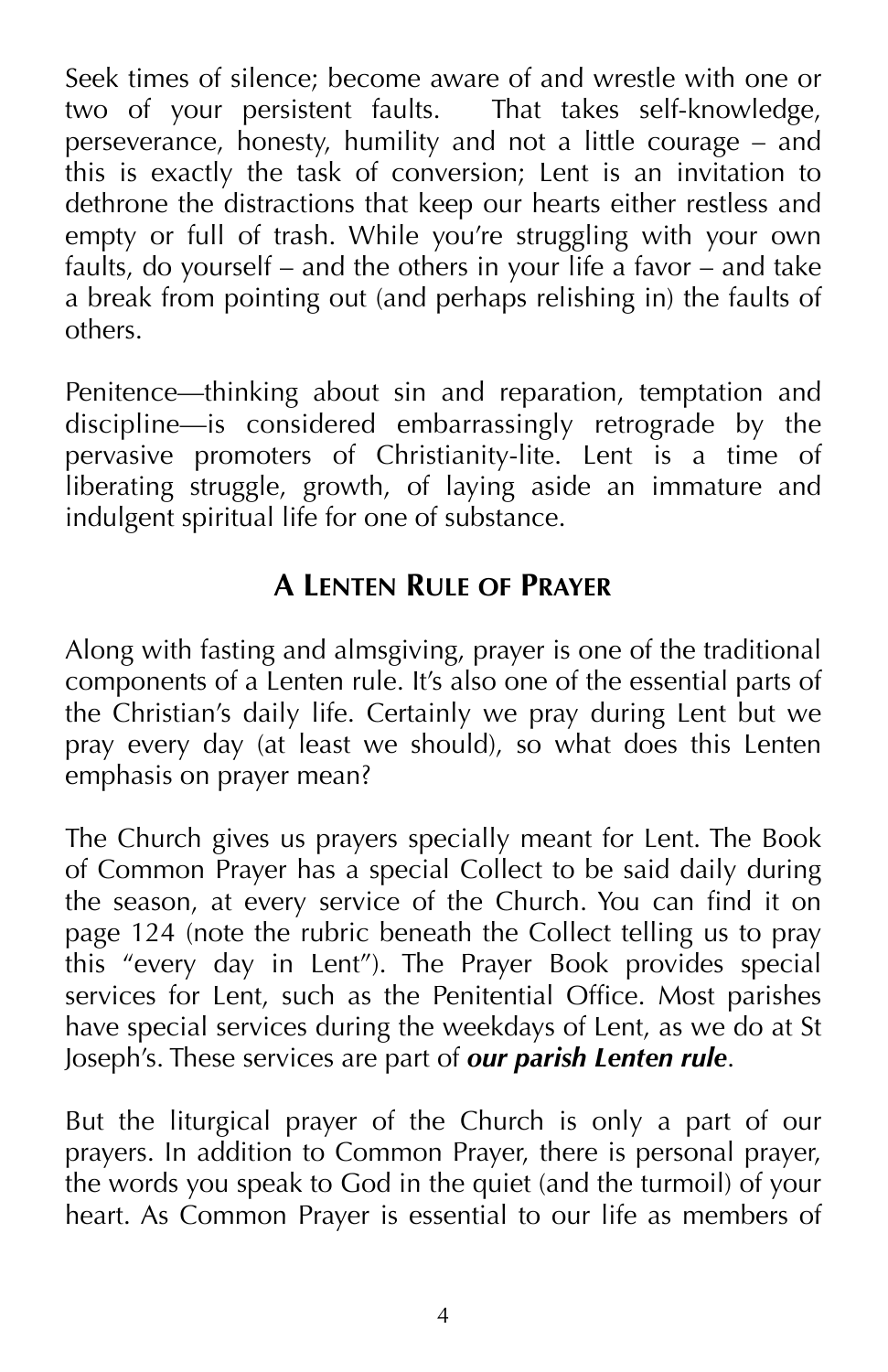Christ's Church, so personal prayer is necessary to each of our souls as a child of God. Both should find a place in a Lenten rule.

In addition to coming to church every Sunday ("our bounden duty" as the Prayer Book teaches us), we should look to add something of Common Prayer to our Lenten rule. Come to a weekday service-we'll have them almost daily during Lent at St Joseph's. If you aren't able to do that (being inconvenienced shouldn't prevent that once a week), then make a point every day of saying the Lenten Collect from the Prayer Book. You'll be saying it as part of our daily parish worship. Find some way to join in the Church's weekday worship, even if it's only possible at a distance.

Likewise, commit yourself to a more vigorous personal prayer for the season. In order to incorporate personal prayer into our Lenten rule, though, we need to think about how we pray when it's not Lent. What place does personal prayer have in your daily life? Do you pray every day? Do you set aside some time regularly for prayer? When? How long? How do you pray? From a book, from memory, using your own words? A combination of these? Does your prayer include words of adoration, an acknowledgment of your sins, prayer for others? Do you sometimes rattle off the words but fail to put your heart into them? There are times I've finished saying my prayers only to realize, like King Claudius in *Hamlet*, "My words fly up but my thoughts remain below."

At the best of times, our prayers are imperfectly offered. We may be distracted with random, wandering thoughts: "Uh-oh. Did I turn off the stove?" "*That's* where my keys are!" or "Yikes! I forgot to call him back." We may find that while we mean to address our prayer to God our Creator, Redeemer and Sanctifier, we find thoughts of armadillos and carburetors crowding Him out. Confessing our sins can slip into a cheap and easy acknowledgment that we're "miserable sinners" without any recognition of the fact that I'm not a sinner on general principles,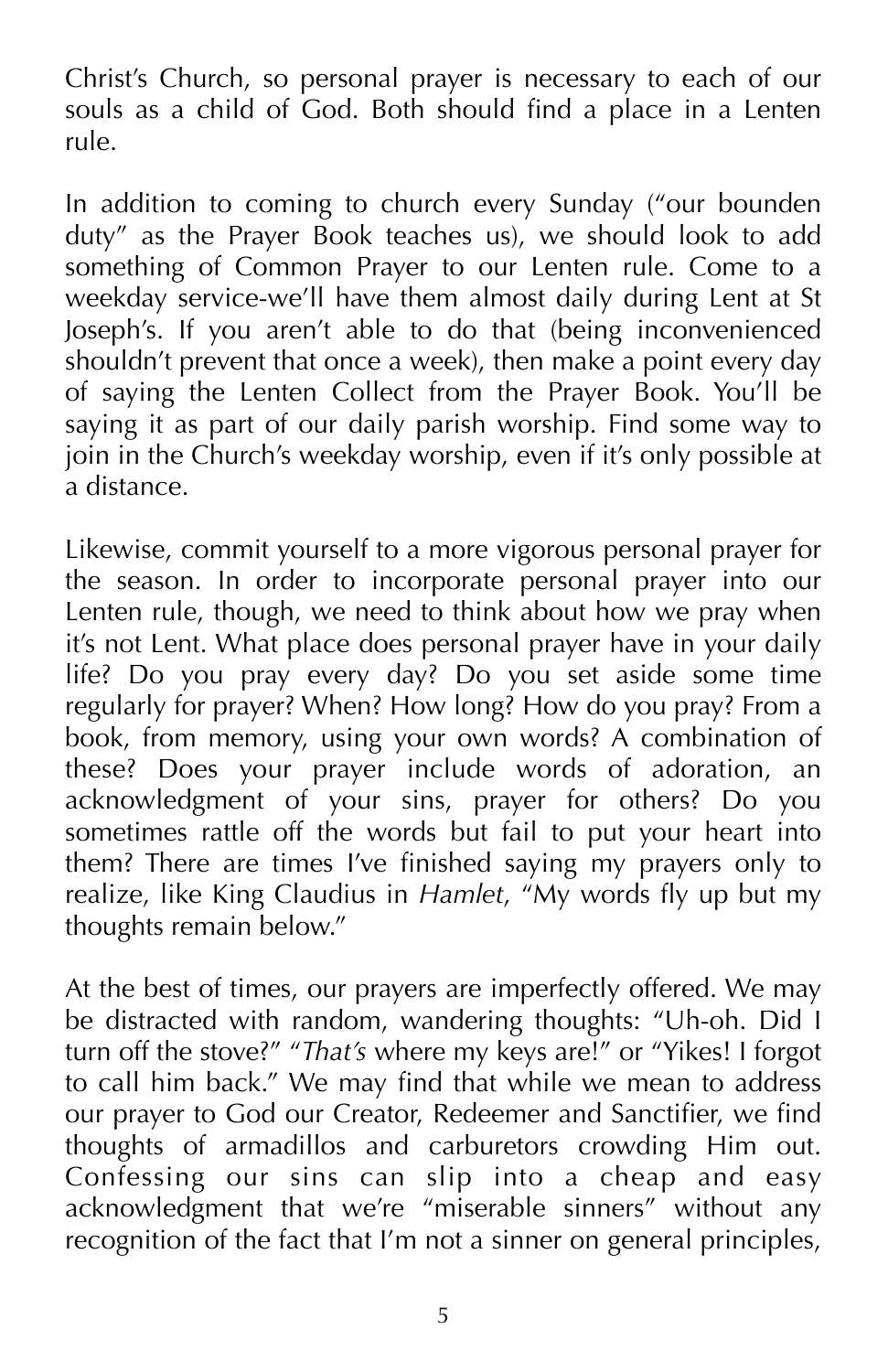but because I lied to Billy Bob yesterday, stole a cartridge of toner from work last week and angrily refused to accept the apology of my neighbor for what his dog did in my front yard. Our prayers for Uncle Umberto can degenerate into telling God what He needs to do for him.

My prayer may not be what it should because I don't pray regularly. I may tell myself I don't have the time to give it the attention it deserves. I may even think, in the recesses of my heart, that prayer doesn't "work," that I've put money in that slot machine too many times before and the pay-off is poor. I may not pray just because I often find it boring and a waste of time. Or I may tell myself I'll do it when it's *really* important, or when I *truly* feel like it or just when I've done everything else I can think of. You've heard it before: "There's nothing we can do now but pray." We don't want God; we want Stepin Fetchit.

How does your personal prayer fail? How can it bring you closer to God? Is there anything that can be done about that? Think about how you pray now – and then pray about that! What's good and what's not so good? The Church's idea for Lent is that when Easter Day dawns, you'll be praying a bit better and your relationship with God will be a bit deeper than it is today. Now *that's* the reason for a Lenten rule of prayer.

### **A LENTEN RULE OF FASTING AND ABSTINENCE**

The Prayer Book lays out days of fasting and abstinence on page "li" (the Roman numeral for 51) among the lists and tables near the front of the book. These are days, it says "on which the Church requires…extraordinary acts and exercises of devotion." That sounds pretty serious. What the Prayer Book doesn't do, in all the lists and tables, is tell us *how* we do it. What are we called on to do?

Simply put, fasting is to eat less than usual. That can range from eating nothing at all (that's what our Lord did during His forty days and forty nights in the wilderness – it's the basis on which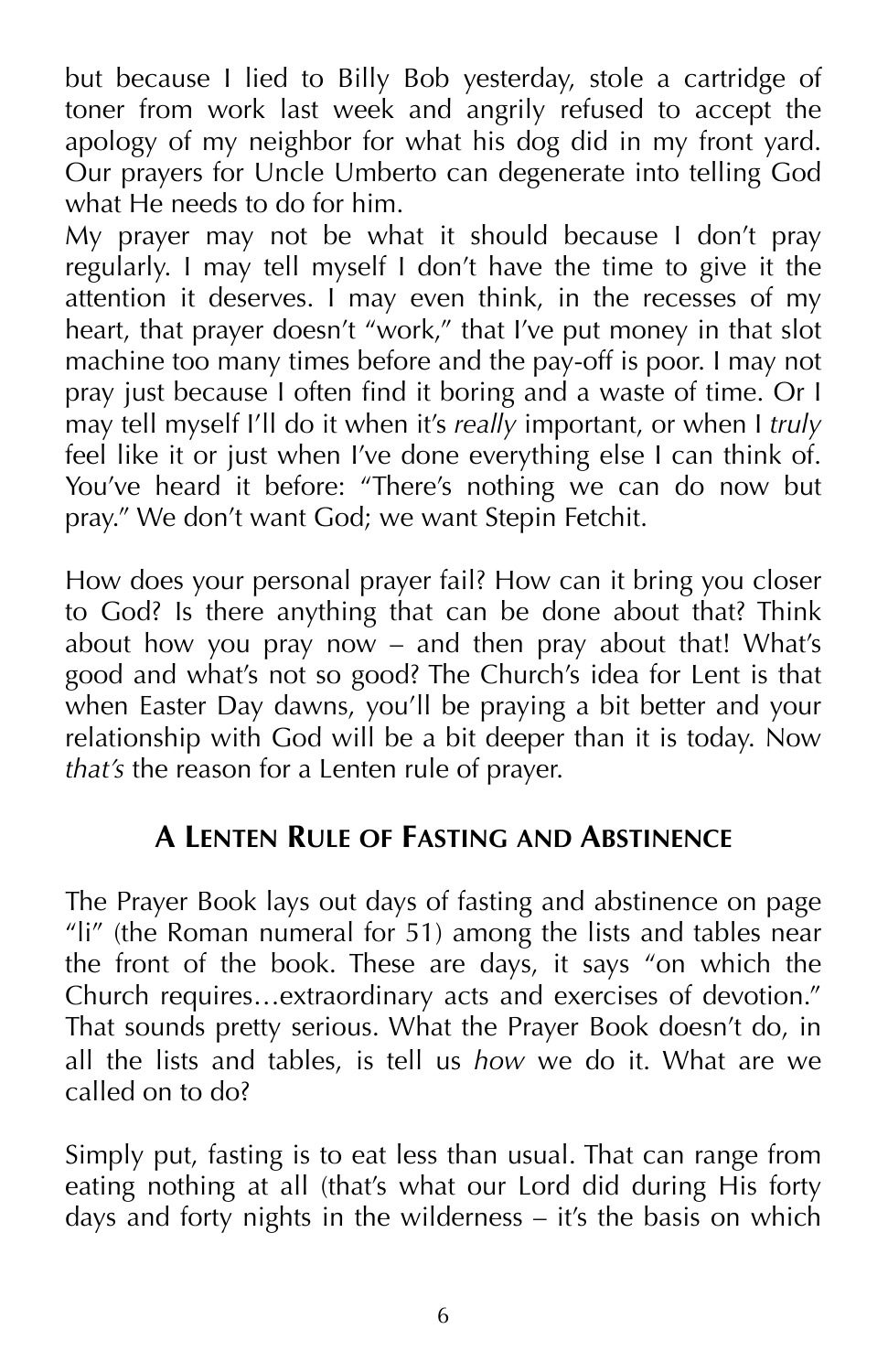our Lenten forty days is based) to eating less than usual. If I eat five times a day and cut back to four, I can say I'm fasting.

Abstinence is to lay something aside, to give it up. We can do this permanently  $-1$  myself live a life of permanent abstinence from brussels sprouts, liver and kimchee, all of which I was forced to eat in my youth – or we can temporarily abstain from certain foods, like rich chocolate, marbled rib eye steak and butter-dipped lobster. Some of us of necessity abstain from things like alcohol or tobacco because they are dangerous for us. Some of us abstain from butter or sugar because we want to watch our weight.

There are all kinds of reasons for fasting and abstinence. The Church requires them of us not for the sake of our figures or so we can prove self-mastery. Lent is not about proving we can give up alcohol or chocolate for forty days. It's not about what we can or can't do at all. We don't "give up" something to prove we can (if that's why, we're better off failing!). We give it up as an act of devotion, a sort of physical prayer.

If I eat less for these forty days – enough less so that I can tell and my stomach grumbles in protest now and then – the grumbling itself reminds me of Lent and my Lenten sacrifice to God. If I get that craving which my body suggests that only a good bite of chocolate can assuage  $-1$  remember Lent. When I catch the enticing scent of crisping beef from my neighbor's barbeque – I'll certainly think about what I've given it up for forty days, and I might even remember why.

Our Lenten fasting and abstinence needs to be stringent enough that we'll feel it regularly. Not just food and drink, but s few things that touch our daily lives  $-$  television, computer games, Rush Limbaugh (I think Larry's almost permanently abstaining from his daily dose of Rush), whatever. I start off most mornings reading Cicero or Homer, but come Ash Wednesday I lay those texts aside till Easter Monday. What we "give up" for Lent isn't bad stuff, but good things. We "give up" so we can see beyond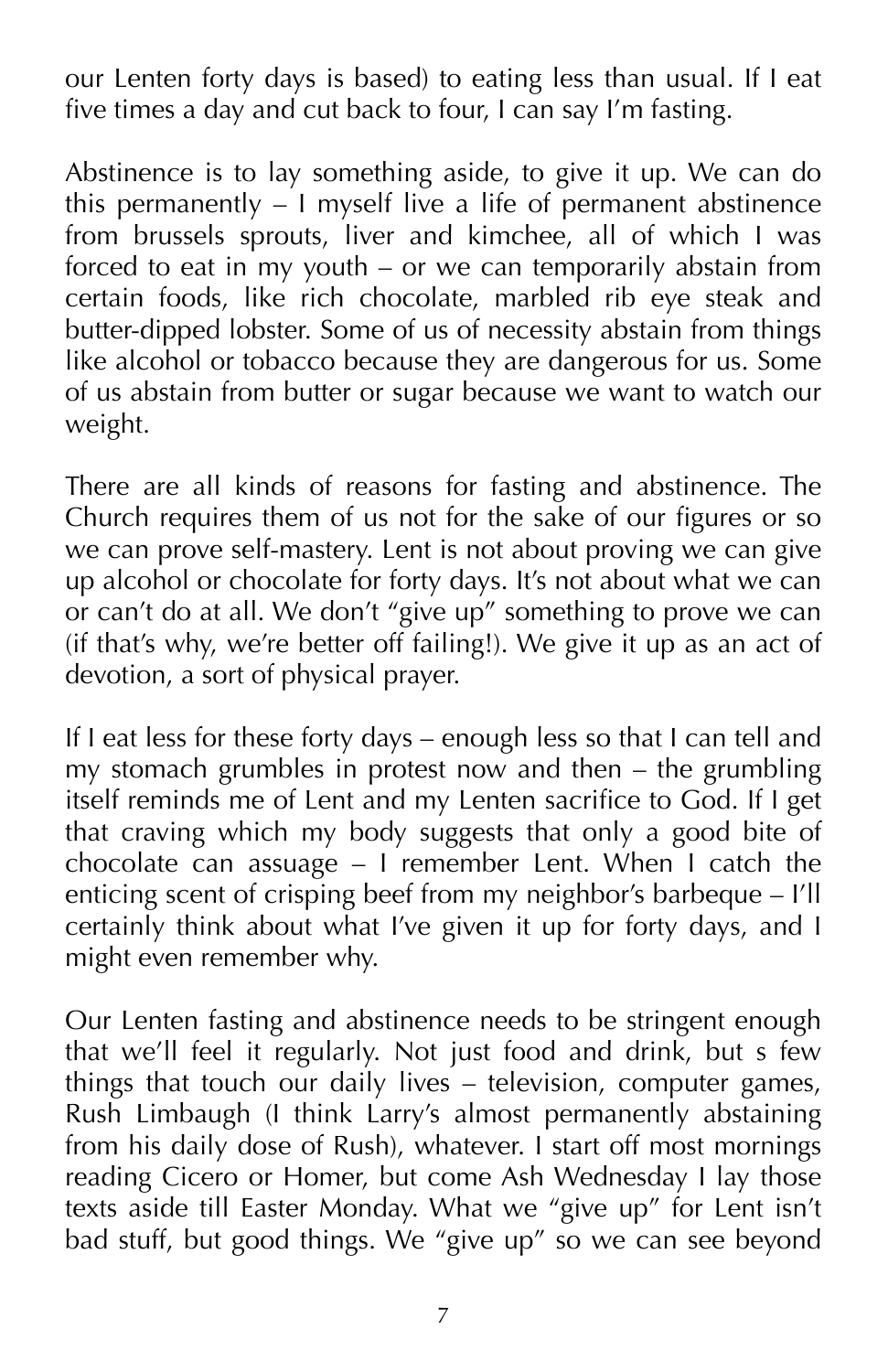our favorite foods and activities and catch a glimpse of ourselves in an eternal perspective. We're more than the sum of our likes and dislikes. When we actually stop spinning our wheels for a bit and look inside, we might be surprised at what we discover.

We fast and abstain not to prove we can do it but to offer something of ourselves – our time, our interests or our quite legitimate loves and desires, to God. He's the One we're "giving up" stuff to.

The Church requires of her children that we spend forty days and forty nights in fasting and abstinence. That's her Lenten Rule for each and all of us. But how you do it is up to you. Ancient rules call for us to give up meat (that's why a fish is the old symbol of Lent), but that's far less important than planning a Lent that touches on how you need to fast and what you need to abstain from. A bit of honest self-examination will show you what you need. Just bear this in mind – you're giving up something good for something Better. For the Forty Days, you are following the Lord Jesus' fasting and abstinence with your own. You're doing it to be with Him.

#### **A LENTEN RULE OF ALMSGIVING**

Almsgiving is one of cornerstones of Lent, but what is almsgiving? What are alms?

Alms are gifts – principally money – given to benefit others. Alms are not the same as money given to the church. It's not the same as your tithe or offering to the parish. It's not for the support of the church's ministry. Alms are given to help those in need. Our Parish Ingathering at St Joseph's – giving non-perishable foodstuffs to the New Braunfels food bank – is a form of alms.

We are duty-bound as Christians to help those in need and almsgiving is a real way to do that. It should be a regular thing in our lives. A "regular thing" means something we do regularly.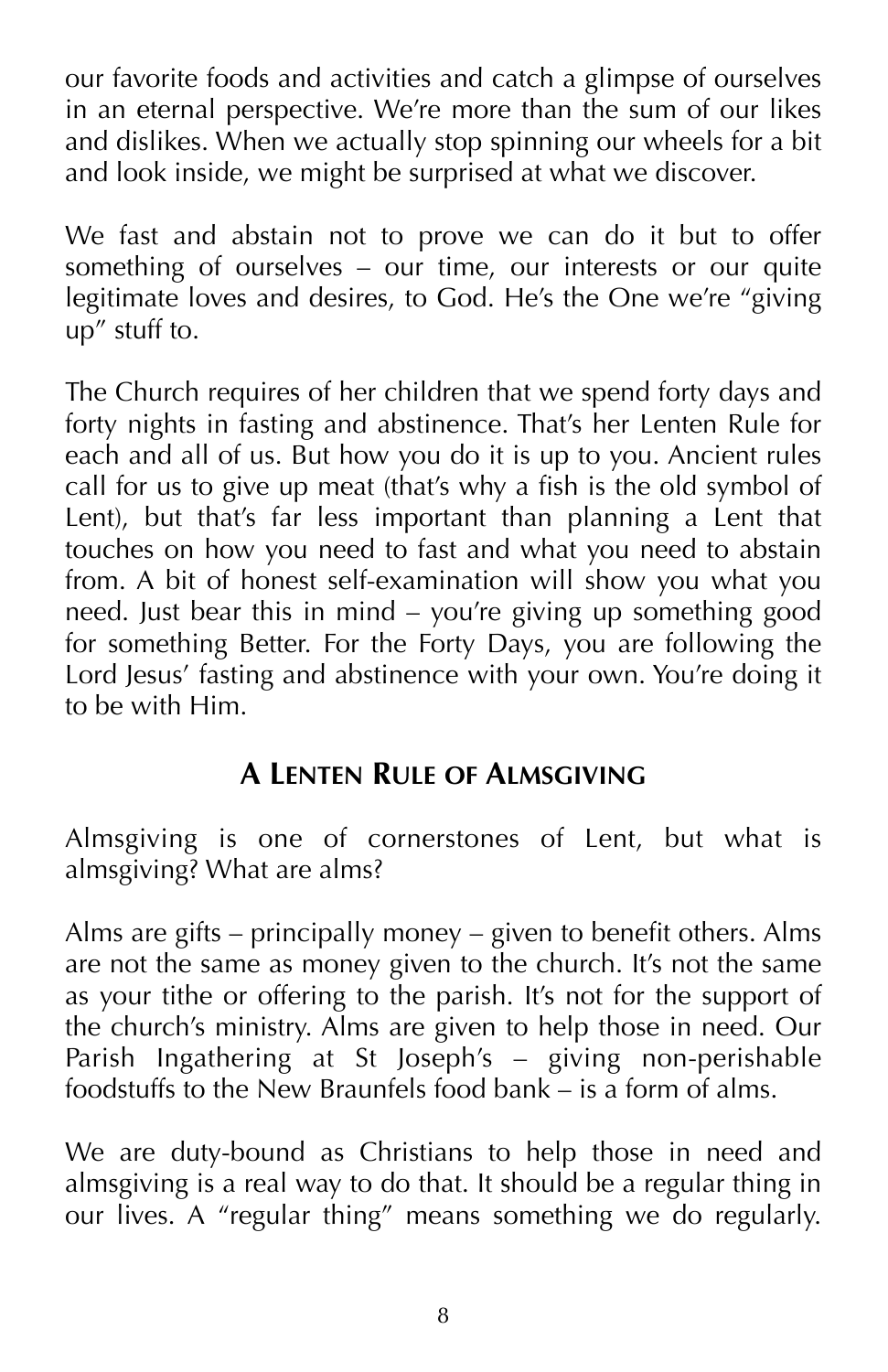Giving alms when the mood strikes us or when a television commercial makes us tear up is neither regular nor especially virtuous. In such cases we're giving more because it makes us feel good than because we're motivated by true charity. Christian almsgiving isn't about how it makes us feel but about the needs of the poor. "When you do this to the least of my brethren," the Lord Jesus said, "you do it to me." We give for Jesus' sake and for the sake of those who suffer, where He hides.

Important as that is, though, there's another reason we give alms. We give alms so we'll have less money than we do if we *don't* give. We're giving money – the great sacrament of secular society  $\sim$  away. By loosening our grip on the main thing in which we put our trust (the irony of putting "In God We Trust" on our money is painfully rich), we acknowledge that our trust needs to be in the One Who clothes the lilies of the field.

It's a corruption of the Gospel when we're told that if we give money to the Church or some TV minister God will give us more money back. Such an appeal to greed flies in the face of the Lord Who often lived with no place to lay His head. When we give money away, we have less of it than we did before – AND THAT'S THE POINT! Christian giving isn't giving away some with one hand so we can take in more with the other. If we can give our money with cheerful hearts, then we're breaking the grip greed holds on our hearts and in the recesses of our fears. The grace of the Gospel first sets us free from sin, then fixes our hearts where true joys are to be found. "Where your treasure is, there will your heart be also."

Lenten almsgiving is a chance for each of us, for forty days, to practice that regularly. How much do you love money? How much of a grip does it have on you? How much do you put your trust in it to save you?

The Church doesn't say money is evil. It can be used for good or bad. It is unequivocal though, in its teaching. Money is not evil,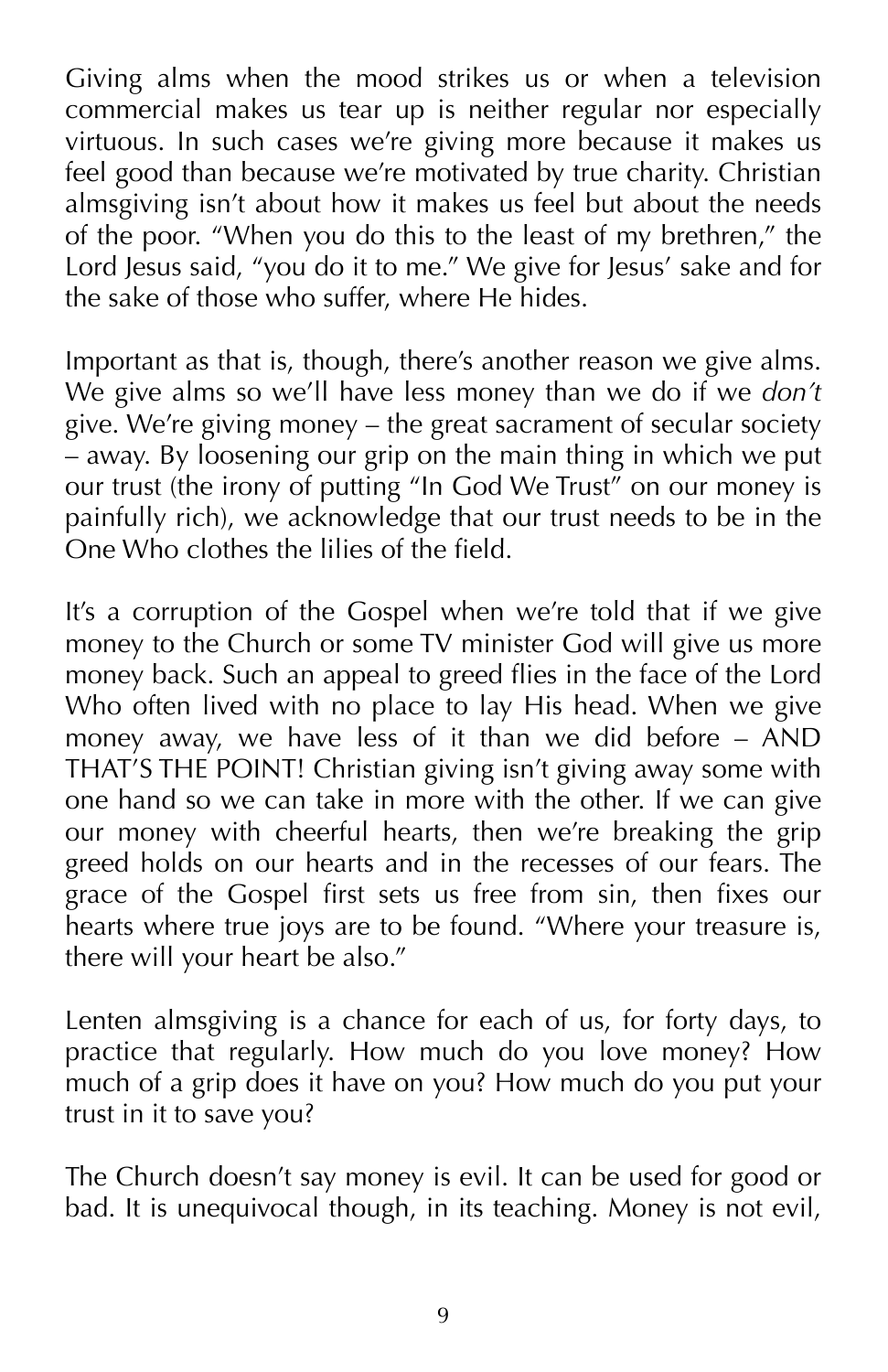but St Paul says "the love of money is the root of all evil." Lent is a time to test our love. Almsgiving is a way to purify it.

As you prepare your Lenten rule, dip your foot in the water of almsgiving. Make it a regular, if modest, part of your rule. Involve God in your money-not just by asking God for more of it, but by asking Him to show you how to get rid of some of it!

### **DOWN TO BRASS TACKS**

Okay, so we have Lent, we have prayer, fasting and almsgiving, and we have my sins, which I know I'm supposed to fight. How do I do that?

First, think about your sins. What's your favorite sin? The customary word for it is a "besetting sin." It's one that bothers me a lot because I' tempted by it frequently and succumb to it regularly. Most of us have several sins like this.

Choose one you want to address for the days of the Fast. Understand, though, that if you do, you're in for a struggle: you will sometimes win (or seem to) and sometimes lose (or seem to). That's why Lent lasts more than a weekend.

Each sin has an off-setting virtue and the struggle here isn't merely to put down the sin, but to grow in the virtue.

Here is a classic and very ancient list of virtues and the contrary sins:

> *humility* against pride, *kindness* against envy, *abstinence* against gluttony, *chastity* against lust, *patience* against anger, *generosity* against greed, and *diligence* against sloth